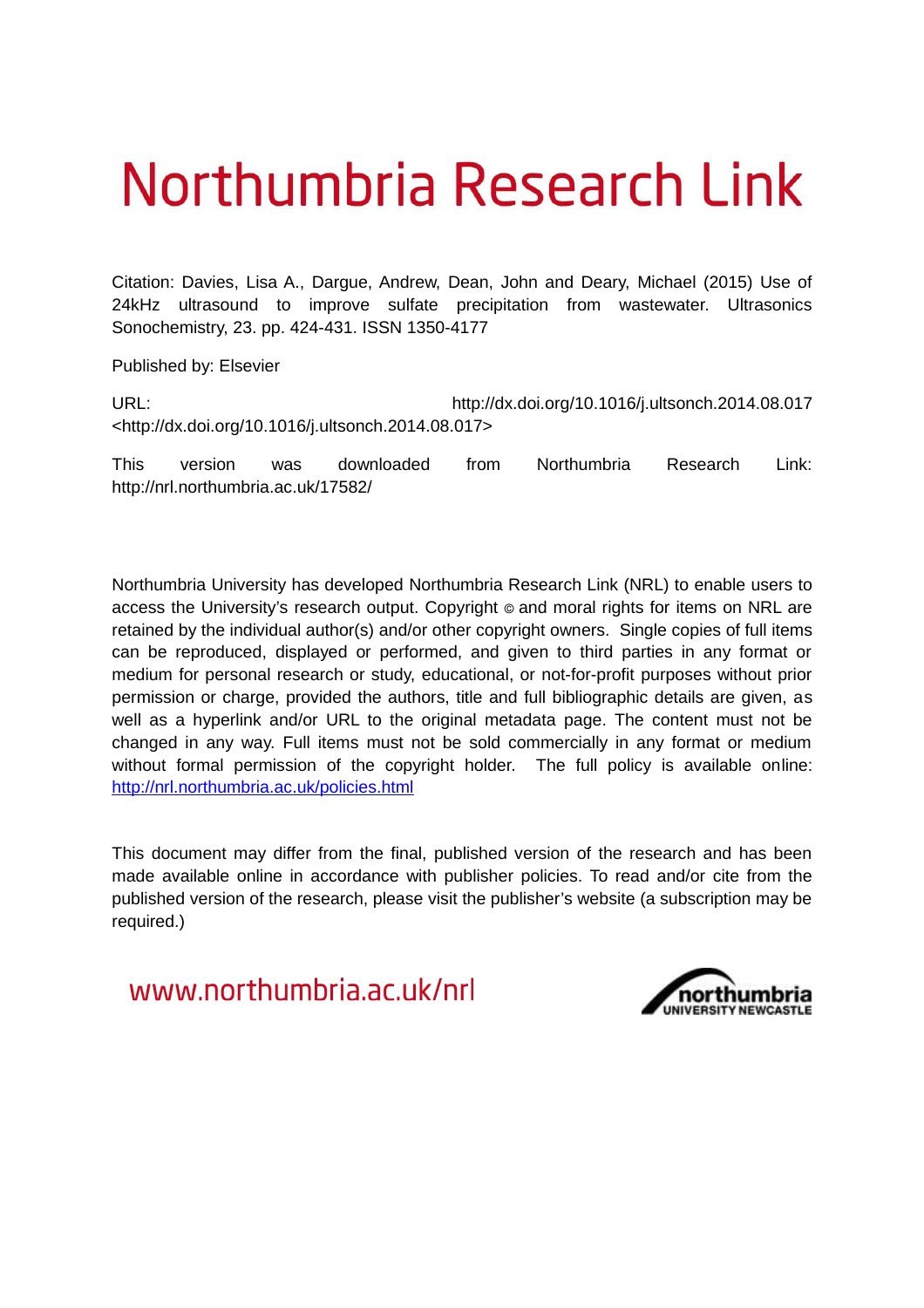#### [Ultrasonics Sonochemistry xxx \(2014\) xxx–xxx](http://dx.doi.org/10.1016/j.ultsonch.2014.08.017)

<span id="page-1-0"></span>

Contents lists available at [ScienceDirect](http://www.sciencedirect.com/science/journal/13504177)

## Ultrasonics Sonochemistry

journal homepage: [www.elsevier.com/locate/ultson](http://www.elsevier.com/locate/ultson)

## Use of 24 kHz ultrasound to improve sulfate precipitation from wastewater

Lis[a](#page-0-0) A. Davies <sup>a</sup>, Andrew Dargue <sup>[c](#page-0-0)</sup>, John R. Dean <sup>[b](#page-0-0)</sup>, Michael E. Deary <sup>a,</sup>\*

<sup>a</sup> Faculty of Engineering and Environment, Northumbria University, Ellison Building, Newcastle upon Tyne NE1 8ST, UK <sup>b</sup> Department of Applied Sciences, Northumbria University, Ellison Building, Newcastle upon Tyne NE1 8ST, UK <sup>c</sup> Integrated Effluent Solutions Ltd., Unit 2 Boldon Court, Boldon Business Park, Boldon Colliery, Tyne & Wear NE35 9PY, UK

#### article info

Article history: Received 5 July 2013 Received in revised form 7 March 2014 Accepted 14 August 2014 Available online xxxx

Keywords: Sulfate removal Precipitation Ultrasound, 24 kHz Calcium hydroxide

#### **ABSTRACT**

Elevated sulfate concentrations in industrial effluent can lead to a number of significant problems, the most serious of which is the corrosion of concrete sewers as a result of hydrogen sulfide induced biogenic sulfuric acid attack; hydrogen sulfide can also create odor nuisance problems. The most common treatment process for sulfate removal from wastewaters is to precipitate it as gypsum using lime addition. Nevertheless, meeting discharge consent limits for sulfate can often present practical challenges due to the solubility of gypsum and so there is a need to investigate technological solutions that might provide for more consistent sulfate removal.

This paper reports on the application of ultrasound during the sulfate precipitation process. We show that with as little as 10 s sonication at 24 kHz, significant increases in the rate of sulfate precipitation are observed. Particle size analysis, pH profiles and SEM micrographs, suggest that the likely mode of action is disaggregation of the calcium hydroxide particles, giving a greater solid–liquid interface, thus resulting in a faster dissolution rate and more readily available calcium ions. A range of experimental variables are studied, including the duration and power of sonication, as well as initial sulfate concentration and the effect of changing the time at which sonication is applied. For both sonicated and non-sonicated samples, precipitation commences almost immediately that the lime is added and so induction time is not an issue in this system.

 $\odot$  2014 The Authors. Published by Elsevier B.V. This is an open access article under the CC BY-NC-ND license (<http://creativecommons.org/licenses/by-nc-nd/3.0/>).

### 1. Introduction

High levels of sulfate in industrial effluent can give rise to numerous problems in sewage systems including corrosion of metal and concrete as a result of biogenic sulfuric acid attack  $[1-3]$ . In this process, anaerobic bacteria in the sewage system reduce sulfate to hydrogen sulfide which partitions into the gaseous phase where, along with oxygen, it can diffuse into the moist biofilms present on the sewer walls. Subsequently, the hydrogen sulfide is oxidized to sulfuric acid in the biofilms by bacteria such as Acidithiobacillus thiooxidans [\[3\]](#page-7-0). An additional problem is that hydrogen sulfide is toxic at high concentrations (8 h time weighted average exposure limit of 7500  $\mu$ g m $^{-3}$  [\[4\]\)](#page-7-0) and is an odor nuisance even at very low concentrations (odor detection threshold of 0.705  $\mu$ g m $^{-3}$  [\[5\]\)](#page-7-0). For these reasons, regulators will often specify a discharge consent limit for sulfate in wastewater. Precipitation

with calcium hydroxide, as lime or lime slurry, is the most economic treatment method, but consent limits may be very close to the published solubility of calcium sulfate (1467 mg  $L^{-1}$  as sulfate at 25 °C  $[6]$ ). Therefore, achieving these consent limits may present practical difficulties and so there is a need to investigate methods that will result in more effective and consistent sulfate removal.

With this context we report on the application of 24 kHz ultrasound to improve the precipitation of calcium sulfate from a simulated acidic sulfate effluent. There have been several studies that have investigated the effect of ultrasound on precipitation of various salts from super-saturated solutions, for example calcium sulfate  $[7]$ , barium sulfate  $[8]$  and calcium carbonate  $[9]$ , where ultrasound is found to reduce the induction time for precipitation or crystallization [\[7,9,10\]](#page-7-0). However, there have been few studies that have looked at reactions where the precipitant is a sparingly soluble solid and, to our knowledge, none that have used calcium hydroxide. In this latter case, in addition to the potential for ultrasound-induced nucleation  $[9]$ , the effect of ultrasonic radiation on the calcium hydroxide suspension will also be important.

<http://dx.doi.org/10.1016/j.ultsonch.2014.08.017> 1350-4177/© 2014 The Authors. Published by Elsevier B.V.

This is an open access article under the CC BY-NC-ND license ([http://creativecommons.org/licenses/by-nc-nd/3.0/\)](http://creativecommons.org/licenses/by-nc-nd/3.0/).

<sup>⇑</sup> Corresponding author. Tel.: +44 191 227 3593; fax: +44 191 227 4668. E-mail address: [michael.deary@northumbria.ac.uk](mailto:michael.deary@northumbria.ac.uk) (M.E. Deary).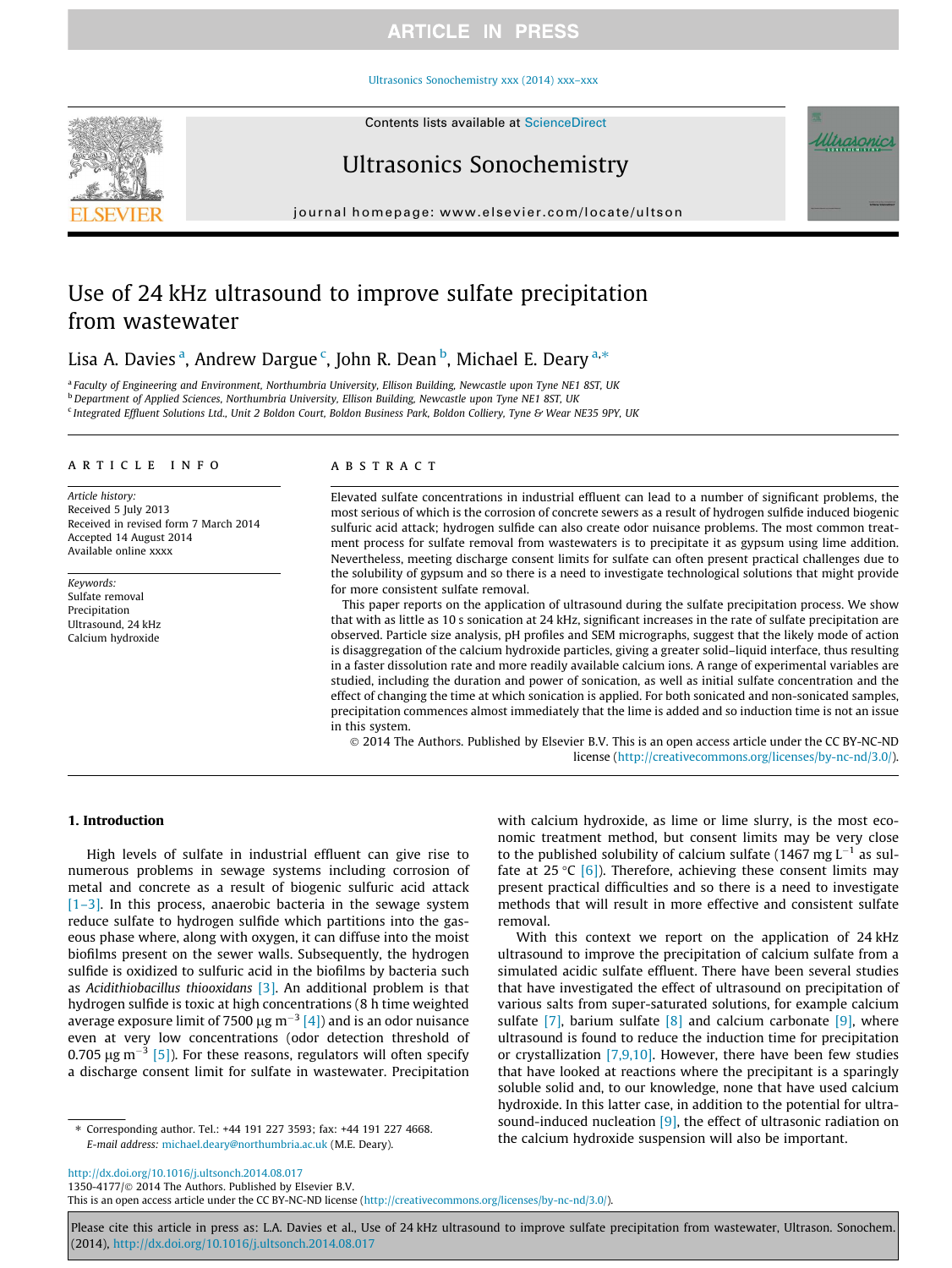<span id="page-2-0"></span>The motivation for this research arose from a pilot-scale project looking at ultrasonic enhancement of the precipitation of acidic sulfate-containing wastewater from a large UK manufacturing facility and the need to fully understand the factors involved. The pilot plant has recently been upgraded to a full scale treatment process.

#### 2. Experimental section

#### 2.1. Model simulation of sulfate precipitation from acidic sulfate effluent

It was useful to first carry out some model simulations of the sulfate precipitation reaction in the absence of ultrasound in order to get an overview of the expected concentrations of the key species involved. We used OLI's Stream Analyzer software (Cedar Knolls, NJ, USA) [\[11\]](#page-7-0), to simulate the equilibrium concentrations of sulfate, bisulfate, and calcium for a 7340 mg  $L^{-1}$  sulfuric acid solution (7200 mg L<sup>-1</sup> sulfate) when titrated with solid calcium hydroxide at  $25^{\circ}$ C under the conditions used in the subsequent experimental study described in Section [2.2](#page-1-0) (including the addition of 0.766 g L $^{-1}$  HCl and 0.60 g L $^{-1}$  aluminum chloride). The thermodynamic framework of the model, which is widely used in the wastewater treatment industry, is detailed in the literature [\[12\].](#page-7-0) The model considered the equilibria of three solid phase species  $(Ca(OH)_2 \text{ CaSO}_4.2H_2O \text{ and } Al(OH)_3)$ , together with 19 aqueous phase species (HCl, Al(OH)<sub>2</sub>Cl, SO<sub>3</sub>, CaSO<sub>4</sub>, CaCl<sub>2</sub>, H<sup>+</sup>, Ca<sup>2+</sup>, CaOH<sup>+</sup>, OH<sup>-</sup>, HSO<sub>4</sub>, SO<sub>4</sub><sup>2</sup>, CaCl<sup>+</sup>, Cl<sup>-</sup>, Al(SO<sub>4</sub>)<sub>2</sub>, Al(OH)<sub>4</sub>, Al(OH)<sub>2</sub>, AlSO<sub>4</sub>, AlOHCl<sup>+</sup> and AlOH<sup>2+</sup>). The main precipitation reaction involves the formation of gypsum ( $CaSO<sub>4</sub>·2H<sub>2</sub>O$ ).

#### 2.2. Experimental study

#### 2.2.1. Overview

The aim of the experimental study was to characterize the effect of ultrasound on the precipitation of SO $_4^{2-}$  from simulated acidic sulfate effluent  $(H<sub>2</sub>SO<sub>4</sub>)$  subsequent to the addition of calcium hydroxide. The concentration of SO $_4^{2-}$ , solution pH and particle size distribution were all measured as a function of time. In addition, dried samples of the precipitate were observed using scanning electron microscopy (SEM) fitted with an energy dispersive spectrometer (EDS), allowing the morphology and elemental composition of the components of the precipitate to be investigated. In addition to sulfate removal efficiency, sedimentation characteristics of the precipitate are important when considering the industrial application of this process; this was investigated in an additional series of precipitation experiments in which sedimentation volume was determined as a function of time.

#### 2.2.2. Reagents

Hydrochloric acid (32%) and sulfuric acid (95%) both of analytical reagent grade were supplied by Fisher Scientific (Loughborough, UK). Pluspac 1000, a 10% solution of polyaluminum chloride, was supplied by Feralco (Widnes, UK). Calcium hydroxide was supplied by Sigma Aldrich (Poole, UK). For the sedimentation experiments, a heavy metal precipitant, EPOFLOC L1-R (5%) was used, together with an anionic polyacrylamide (0.2%) flocculent (Cleanfloc AE53H), both supplied by Aqua-Technik (Neuenkirchen, Germany). Barium chloride tablets used for the SO $_4^2\text{--}$  determination were supplied by Palintest Ltd. (Gateshead, UK).

#### 2.2.3. Experimental set-up for the precipitation experiments

Precipitation experiments were carried out using 500 mL samples of acidic sulfate effluent contained in a 500 mL glass beaker. The beaker was located in a water bath at  $25^{\circ}$ C and the sample was stirred using a submersible magnetic stirrer.

For sonication experiments, ultrasound was applied using a 24 kHz Hielscher UP400S model sonicator (Tetlow, Germany) fitted with an H22 horn (cylindrical, 22 mm tip diameter). The maximum acoustic power density at the sonotrode surface for the H22 horn is  $85$  W cm $^{-2}$ , adjustable to between 0% and 100% using the power control setting. A Voltcraft Energy Check 3000 meter was used to monitor the power consumption of the sonotrode. The sonotrode was placed in the sample at the recommended submerge depth of 45 mm.

#### 2.2.4. Precipitation procedure

Precipitation experiments, either with or without sonication, were carried out using the experimental configuration described in Section [2.2.3.](#page-1-0) Appropriate concentrations of simulated acidic sulfate effluent (between 4000 and 15,200 mg  $L^{-1}$  SO $_4^{2-}$ ) were obtained by dilution from a 4 M stock solution of  $H_2SO_4$ . The following procedure was used for the experiments: (a) further acidification of the 500 mL sample of acidic sulfate effluent using 0.766 g  $L^{-1}$  concentrated HCl; (b) addition of 0.6 g  $L^{-1}$  polyaluminum chloride (Pluspac 1000); and (c) addition of calcium hydroxide in powder form. For those experiments where sonication was carried out, the sonicator was switched on for between 5 and 20 s immediately upon addition of the calcium hydroxide. The sonotrode power output was set at between 35% and 45% of the maximum, depending on the required experimental conditions. The ranges of experimental parameters used in these studies, including reagent volumes, sonication duration and acoustic power density, were initially optimized for maximum  $SO_4^{2-}$  removal during a series of preliminary experiments in which the soluble sulfate concentration was measured at 40 min subsequent to calcium hydroxide addition.

#### 2.2.5. Sulfate determination

The concentration of SO $_4^{2-}$  was monitored over the course of the reaction using a turbidimetric method. Samples of the reaction solution were taken at 1 min intervals for the first 12 min and increasing intervals thereafter. Prior to  $SO_4^{2-}$  analysis, the sample was passed through a 0.2 µm syringe filter (Phenomenex, Macclesfield, UK) to remove the precipitate. The filtrate was then diluted with distilled water so as to be within the range of the turbidimetric method used to measure the  $SO_4^{2-}$ . Depending on the stage of the reaction this dilution would be between 10- and 40-fold. The turbidimetric method requires the dissolution of a tablet containing 20 mg barium chloride in 10 mL of sample, leaving to stand for 5 min whilst the barium sulfate precipitate fully develops, then measuring the turbidity, which is proportional to the  $SO_4^{2-}$  concentration. The measurements were carried out using a Palintest 7100 photometer. The method has a range of  $0-200 \pm 2$  mg  $L^{-1}$  SO $_4^{2-}$ . The output of the instrument is directly in mg  $L^{-1}$  SO $4^{\circ}$ , though calibrations on known concentrations of sulfuric acid were performed to verify the accuracy of the procedure for this particular application. In addition, pH was monitored at the same time intervals as for the  $SO_4^{2-}$  determination.

#### 2.2.6. Sedimentation characteristics

Sedimentation characteristics of the precipitate were investigated in a further series of precipitation experiments in which sedimentation was aided by the addition of a synthetic flocculent so as to simulate practical removal processes. The same precipitation procedure outlined above was followed with the exception that 0.1 mL of heavy metal precipitant (Epofloc L1-R) and 0.1 mL of anionic polyacrylamide flocculent were added to the solution 30 s after addition of the calcium hydroxide. The solution was then stirred for 10 min before allowing to settle in a 500 mL beaker. The volume of the sediment in mL  $(\pm 5$  mL) was recorded as a function of time.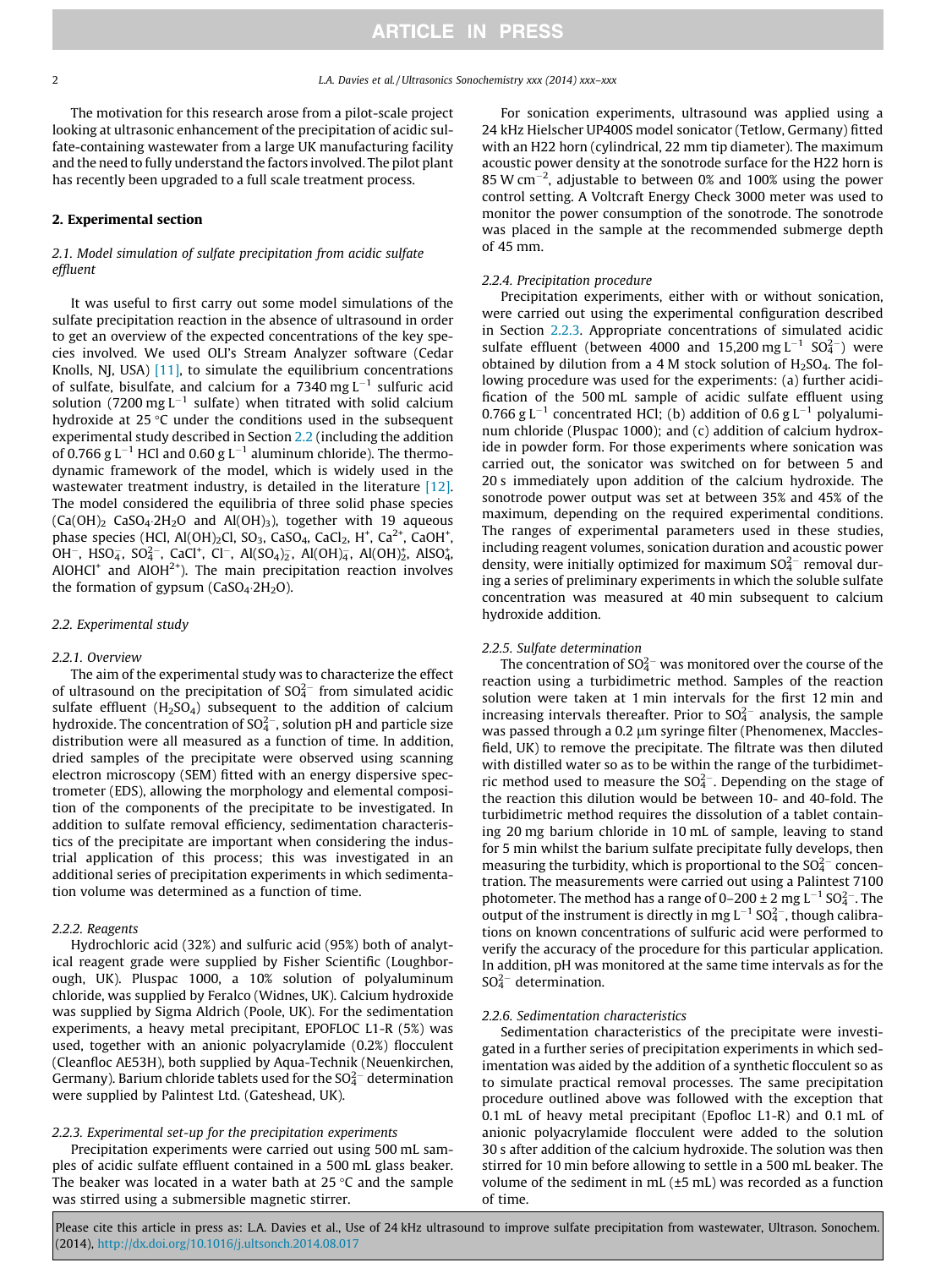#### <span id="page-3-0"></span>2.2.7. Precipitate analysis

Characteristics of the precipitate were determined from EDS, SEM and particle size analysis. Changes in particle size distribution during the course of the reaction, both in the presence and absence of ultrasound, were determined using a Malvern Instruments Mastersizer 2000 instrument (Malvern, UK). This same analysis was also carried out for a sample in which calcium hydroxide was added to distilled water alone so as to observe its disaggregation properties. Information about the composition of the precipitate was obtained from SEM analysis using an FEI Quanta 200 instrument fitted with an Oxford Instruments EDS (Abingdon, UK). For the EDS and SEM analysis, samples of precipitate, either from non-sonicated or sonicated samples, were prepared by pipetting onto a glass microscope slide to form a thin film before drying at 40  $\degree$ C for 24 h. EDS was performed on uncoated samples; these were subsequently coated with gold to obtain the SEM micrographs.

#### 3. Results

#### 3.1. Model simulation results

Upon the addition of lime to sulfate-containing effluent, the  $\mathrm{SO}_4^{2-}$  precipitates out as gypsum (CaSO $_4\text{-}2\mathrm{H}_2\mathrm{O}$ ) according to Eq. [\(1\)](#page-2-0); this is the most stable form of calcium sulfate under the conditions used in this study [\[13\].](#page-7-0)

$$
SO_{4-(aq)}^{2+} + Ca_{(aq)}^{2+} + 2H_2O \leftrightharpoons CaSO_4 \cdot 2H_2O_{(s)}
$$
(1)

[Fig. 1](#page-2-0) shows the results of a model simulation using OLI's Stream Analyzer software [\[11\].](#page-7-0) The model simulated the equilibrium concentrations of sulfate, bisulfate, and calcium, for a 7340 mg L<sup>-1</sup> sulfuric acid solution (7200 mg L<sup>-1</sup> SO<sub>4</sub><sup>2</sup>) when titrated with solid calcium hydroxide at 25  $\degree$ C under the conditions used in the experimental part of this study. At 25  $\degree$ C the minimum concentration of  $SO_4^{2-}$  predicted to remain in solution is 937 mg L<sup>-1</sup> (reached at 8.5 g L<sup>-1</sup>). This is similar to the observed equilibrium concentrations listed in [Table 1](#page-2-0) for precipitation experiments carried out with the corresponding sulfuric acid concentration under various conditions, as described later in this section. The simulation also predicts that the solid phase will comprise 2.8 g L $^{-1}$  unreacted CaOH<sub>2</sub> (20% of solids) and 11.9 g L $^{-1}$ gypsum (80%) and that the solution pH will be 12.3, which was also observed in practice. The equilibrium concentration of  $SO_4^{2-}$  is highly dependent upon temperature as shown in a further simula-tion shown in [Fig. 2.](#page-2-0) Partridge and White found that above 98  $\degree$ C the anhydrite and hemihydrates are the solid phases most likely to form [\[14\]](#page-7-0).



Fig. 1. Predicted solution pH and equilibrium concentrations at 25 °C for sulfate, bisulfate and calcium ions for a 7.35 g L<sup>-1</sup> solution of sulfuric acid that is titrated with various amounts of calcium hydroxide (added in 0.2 g steps). Modelling was carried out using Stream Analyser published by OLI Systems [\[11,12\]](#page-7-0).

#### Table 1

Effect of varying initial sulfate concentration, sonication power and sonication duration on the rate of precipitation and final  $[SO_4^{2-}]$  for the reaction between calcium hydroxide and sulfuric acid. Sonication is applied immediately upon addition of the calcium hydroxide.

| Initial<br>$[SO_4^{2-}]$<br>$mgL^{-1}$ | Sonication<br>duration/s | Power/<br>$W \, \text{cm}^{-2}$ | $Rate/min^{-1}$   | Measured $[SO_4^{2-}]$ /<br>$mg L^{-1}$ at 57 min |
|----------------------------------------|--------------------------|---------------------------------|-------------------|---------------------------------------------------|
| 7200                                   | $\Omega$                 | n/a                             | $0.153 \pm 0.009$ | $920^{\ddagger}$                                  |
| 7200                                   | 5                        | 32.9                            | $0.255 \pm 0.011$ | 1080                                              |
| 7200                                   | 10                       | 33.5                            | $0.294 \pm 0.021$ | 840                                               |
| 7200                                   | 20                       | 33.6                            | $0.220 \pm 0.015$ | 1000                                              |
| 7200                                   | 10                       | 28.7                            | $0.237 \pm 0.010$ | 1000                                              |
| 7200                                   | 10                       | 33.5                            | $0.294 \pm 0.021$ | 840                                               |
| 7200                                   | 10                       | 38.3                            | $0.309 \pm 0.016$ | 1000                                              |
| 4000                                   | $\Omega$                 | 33.7                            | n.d.              | 1960                                              |
| 4000                                   | 10                       | 33.7                            | n.d.              | 1920                                              |
| 15.500                                 | $\Omega$                 | 34.1                            | $0.301 \pm 0.073$ | 700                                               |
| 15.500                                 | 10                       | 34.1                            | $0.836 \pm 0.059$ | 700                                               |

<sup> $\ddag$ </sup> The error for this technique is  $\pm 80$  mg L<sup>-1</sup>.



Fig. 2. Predicted equilibrium sulfate concentrations over the temperature range 5 to 96 °C for a mixture of 11.75  $g L^{-1}$  Ca(OH)<sub>2</sub> and 7.35  $g L^{-1}$  H<sub>2</sub>SO<sub>4</sub> at 25 °C. Modelling was carried out using Stream Analyser published by OLI Systems [\[11,12\].](#page-7-0)

#### 3.2. Effect of sonication on precipitation rates

Optimal ranges of sonication parameters and reagent volumes were determined from an initial series of experimental runs that measured the  $SO_4^{2-}$  concentration remaining in solution at 40 min subsequent to calcium hydroxide addition. Addition of polyaluminum chloride was found to be the most important factor determining the final  $SO_4^{2-}$  concentration, consistent with literature observations of the effectiveness of use of aluminum reagents in these systems [\[15\]](#page-7-0). Nevertheless the amount of polyaluminum chloride used in these experiments  $(0.6 \text{ g L}^{-1})$  reflects the economic considerations of its use in practical applications. Further acidification of the acidic sulfate effluent by HCl prior to lime addition was also found to be important. For the sonication parameters, duration of sonication did not have a significant effect on the concentration of  $SO_4^{2-}$  remaining in solution, though the acoustic power density was significant, with an optimal range of between 35% and 45% of the maximum (85 W  $\text{cm}^{-2}$ ). These ranges were used in subsequent experiments.

Whilst the equilibrium concentration of  $SO_4^{2-}$  is clearly a significant factor, the rate at which the precipitation occurs is also of importance, particularly in the context of reactor design. Previous studies have shown that there is usually an induction period prior to precipitation, with the length of this period depending primarily on the degree of supersaturation  $[13]$ . At an initial SO $^{2-}$  concentration of 7200 mg  $L^{-1}$ , we observed a barely detectable induction period for both sonicated and non-sonicated samples, as shown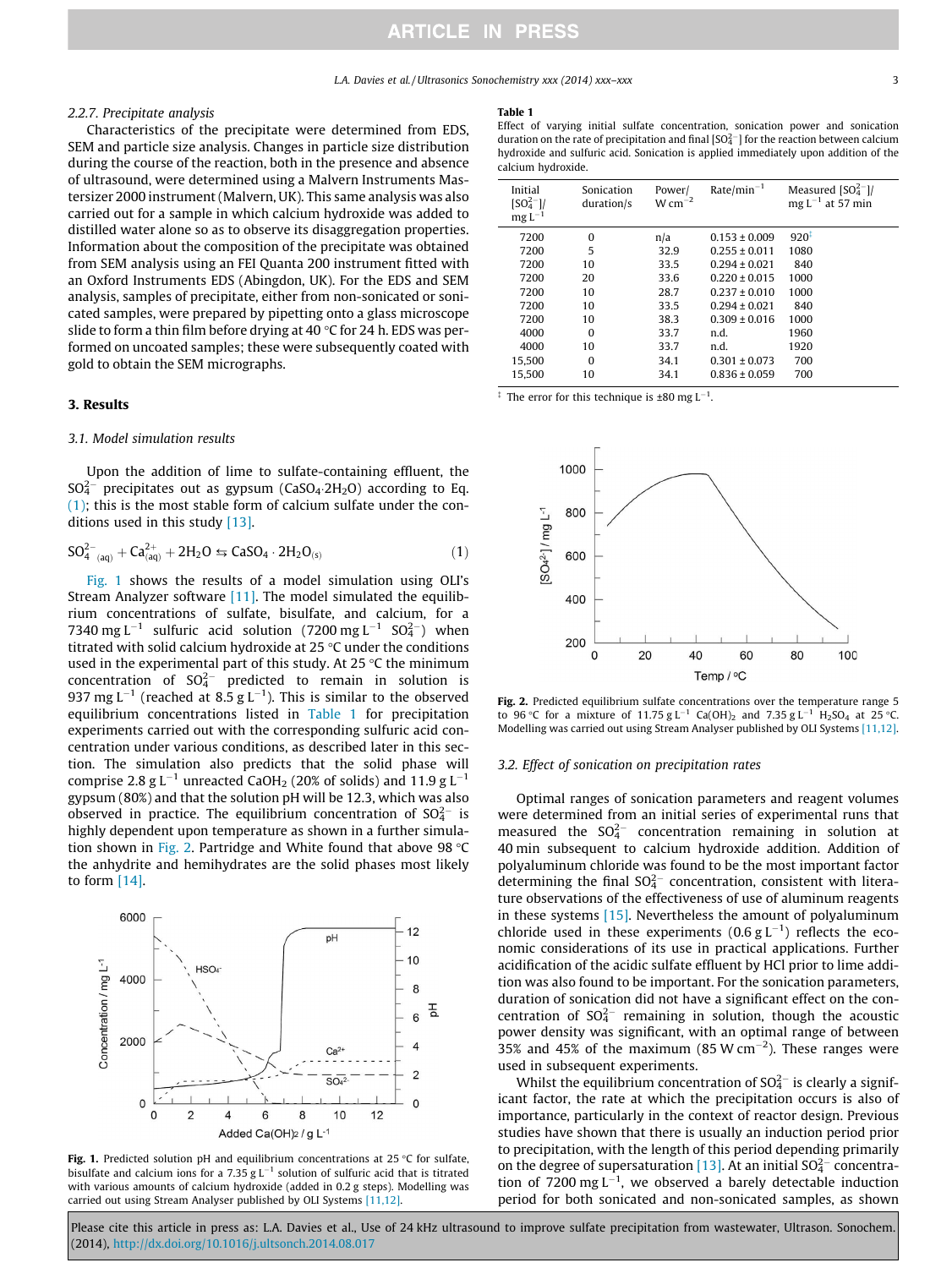<span id="page-4-0"></span>4 L.A. Davies et al. / Ultrasonics Sonochemistry xxx (2014) xxx–xxx



Fig. 3. Reduction in sulfate concentration subsequent to calcium hydroxide powder addition in the presence (squares) and absence (circles) of sonication. Calcium hydroxide was added at 2 min. The reactant concentrations were 11.75  $g L^{-1}$ Ca(OH)<sub>2</sub> and 7.35 g L<sup>-1</sup> H<sub>2</sub>SO<sub>4</sub>. For the sonicated sample, ultrasound was applied for 10 s at a frequency of 24 kHz, and a power density of 33.5 W  $cm^{-2}$  immediately upon addition of the calcium hydroxide. The curves are the best fits to a single exponential decay. The dashed and dotted lines show the pH of the non-sonicated and sonicated samples respectively.

in [Fig. 3](#page-3-0). Here, both SO $_4^{2-}$  concentration and pH were monitored subsequent to calcium hydroxide addition. After a short lag phase, reduction in SO $_4^{2-}$  concentration approximates to a single exponential decay for both the sonicated and non-sonicated samples, allowing the determination of pseudo-first order precipitation rates. It is clear that the rate of SO $_4^{2-}$  removal is significantly accelerated by a 10 s sonication period, with respective rates of 0.153 and 0.294 min<sup>-1</sup>, as detailed in [Table 1.](#page-2-0) In addition, the pH profile in the presence of ultrasonic irradiation, is much steeper than that without, indicating that sonication is probably acting to increase the dissolution rate of calcium hydroxide. The final concentration of SO $_4^{2-}$  remaining in solution, also detailed in [Table 1,](#page-2-0) is marginally higher for the non-sonicated sample (920 ± 40 mg  $L^{-1}$ ) compared to that of the sonicated  $(840 \pm 40 \text{ mg L}^{-1})$ . Both of these are in agreement with the concentration predicted from the modeling study ([Fig. 1](#page-2-0)).

#### 3.3. SEM and particle size analysis

Particle size [\(Figs. 4 and 5\)](#page-3-0) and SEM analysis [\(Fig. 6](#page-5-0)) provides a very important insight into the processes occurring in these precipitation reactions, both in the presence and absence of sonication. [Fig. 4](#page-3-0) shows the particle size distribution in a stirred solution of calcium hydroxide alone at 3, 8 and 57 min, with and without sonication being applied at 2 min. At 3 min there is a clear difference in distribution between the two, with a distinct sub-micron fraction present for the sonicated sample, but not for the non-sonicated; the maximum of the larger peak is also shifted to a slightly lower size (from 36  $\mu$ m to 32  $\mu$ m) for the sonicated sample. These observations are mirrored by the SEM micrographs of calcium hydroxide alone shown in [Fig. 6](#page-5-0)(a and b), Large aggregates are observed for the non-sonicated sample, [Fig. 6](#page-5-0)(a), whereas significant disaggregation is evident for the sonicated sample,  $Fig. 6(b)$  $Fig. 6(b)$ . At longer stirring times in [Fig. 4,](#page-3-0) a sub-micron fraction does appear in the non-sonicated sample, though at 8 min it is about half the size of the corresponding peak for the sonicated sample; additionally, the shift in size distribution of the main peak for sonicated and non-sonicated appears to increase in magnitude compared to 3 min. Thus, whilst stirring alone will achieve sub-micron particle size distributions, sonication achieves this instantly.

Fig. 5 shows the much more complex situation when calcium hydroxide is added to the simulated acidic sulfate effluent, resulting in the precipitation of calcium sulfate. For the non-sonicated



Fig. 4. Change in particle size distribution of a stirred mixture calcium hydroxide at various times after addition of the calcium hydroxide powder to distilled water. The solid line represents the sample where no sonication was applied, whereas the dashed line represents a sample for which 10 s sonication was applied at a frequency of 24 kHz, and a power density of 33.5 W  $cm^{-2}$  immediately upon addition of the calcium hydroxide.

sample, Fig.  $5(a)$ , at 2 min we see a broad peak with a maximum at 100  $\mu$ m: this corresponds to the formation of calcium sulfate crystals, the most abundant of which are 'butterfly' shaped, as shown in Fig.  $6(c)$ , though other formations such as the radial 'flower'-like structures shown in Fig.  $6(d)$  are also present. EDS analysis of the crystals confirmed that these were calcium sulfate. The same morphology has also been found in other studies involving calcium sulfate precipitation [\[13,16\].](#page-7-0) The 'flower'-like crystals ([Fig. 6\(](#page-5-0)d)) appear to comprise both planar 'butterfly' crystals and needles, both arranged radially. At 3 min the peak maximum in Fig.  $5(a)$  increases to 164  $\mu$ m, and this is likely to be as a result of the continued growth of the individual crystals. At the same time the volume% in the region corresponding to calcium hydroxide (see [Fig. 4](#page-3-0) for details) decreases, indicating that it is being consumed. No sub-micron fraction is observed at 3 min, consistent with the results for calcium hydroxide alone ([Fig. 4\)](#page-3-0). At 8 and 57 min respectively in Fig.  $5(a)$ , the crystals continue to grow; however a significant second peak appears at  $10 \mu m$ : this is likely to be due to the formation of crystal fragments as the larger crystals collide with each other and break apart. A very different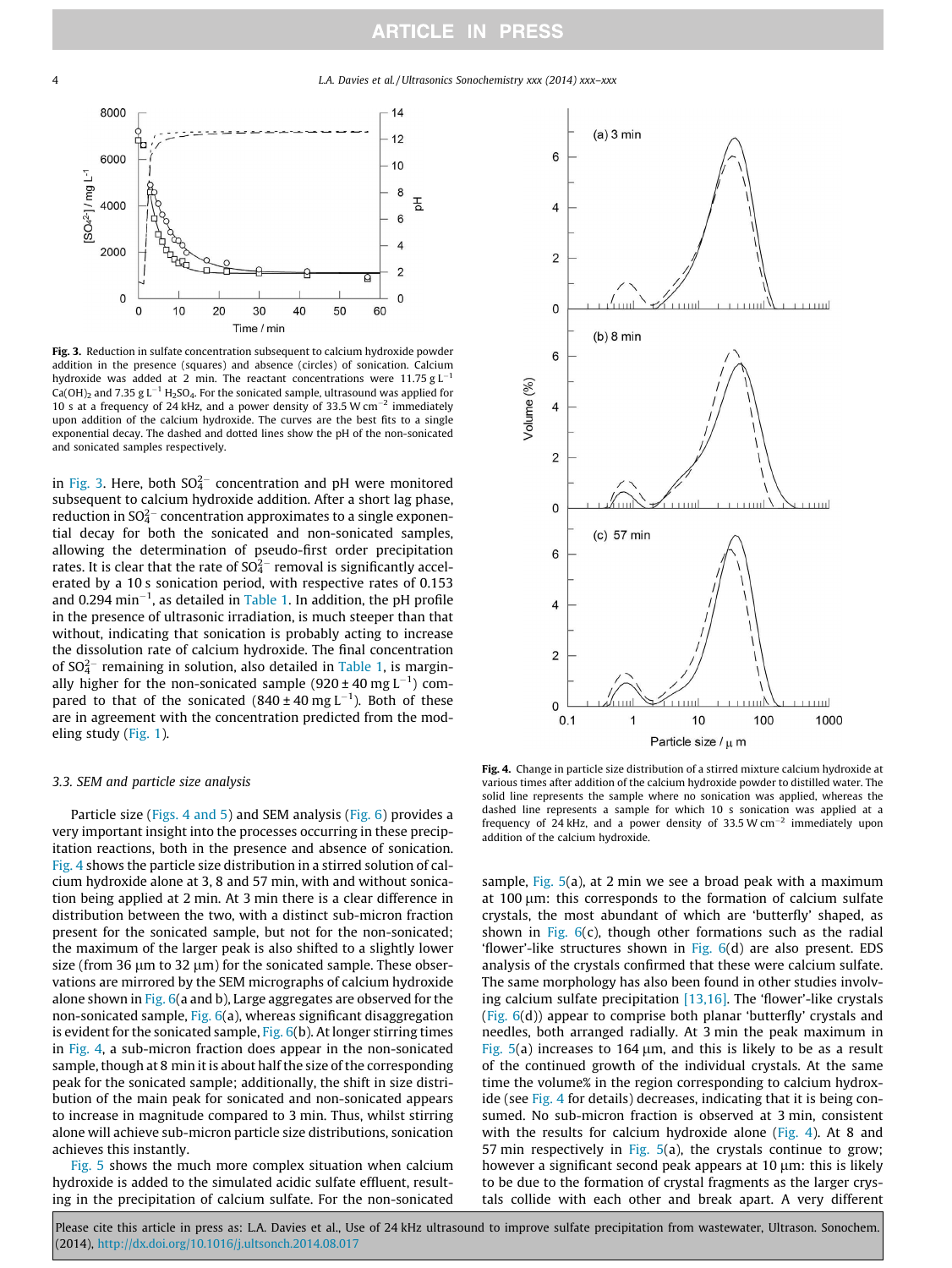<span id="page-5-0"></span>

Fig. 5. Change in particle size distribution of a stirred mixture of sulfuric acid and calcium hydroxide over a period of 57 min, with and without sonication being applied. Conditions are as listed in [Fig. 3](#page-3-0).

situation is observed for the sonicated sample, as shown in [Fig. 5](#page-4-0)(b). The broad peak at 2 min, corresponding to pre-sonication is shown, but subsequent to sonication a peak with a maximum at 7 µm appears, together with a sub-micron peak. The larger peak centered on 7  $\mu$ m will correspond to both fragments of the larger crystals that were present at 2 min and with calcium hydroxide. The SEM micrographs shown in Fig. 6(e) and the higher resolution image in Fig.  $6(f)$  show the aftermath of sonication (at 3 min); here the 'butterfly' crystals are irregular and much reduced in size; there are also smaller planer fragments. It is likely that sonication has caused the crystals to break apart along the grain boundaries: such boundaries are evident in Fig.  $6$ (c and f). With increased stirring times the sonicated sample shows a relatively consistent size distribution, though there was also growth of a shoulder between 10 and 100  $\mu$ m, most likely due to the re-growth of larger 'butterfly' and 'flower'-like calcium sulfate crystals.

Finally it should be noted that some smaller rod-like crystals were observed in the sonicated sample; the EDS analysis was consistent with these being ettringite  $(Ca_6Al_2(SO_4)_3(OH)_{12}.26H_2O)$ , formed from additional reaction in the presence of aluminum.

#### 3.4. Sedimentation characteristics

A further important consideration in precipitation reactions is the sedimentation characteristics, particularly the rate at which this occurs and the final settled volume. [Fig. 7](#page-6-0) shows the effect of sonication on the degree of settling over a 1 h period, both with and without the addition of flocculent. It is clear that sonication increases the settling times, though the situation improves with addition of flocculent, for which the final settled volume is the same as with the non-sonicated sample. Somewhat unexpectedly, the addition of flocculent to the non-sonicated sample causes a slight increase in settling time.

#### 3.5. Effect of sonication duration, power and timing

As described in Section [3.1](#page-2-0), preliminary experiments were carried out in order to determine an optimal range of sonication conditions to achieve the lowest equilibrium  $SO_4^{2-}$  concentrations. Within these constraints a number of parameters relating to the application of ultrasonic irradiation were varied in order to determine the effect that these had on both the rate of precipitation and the concentration of  $SO_4^{2-}$  attained at the end of the runs (57 min). The effects of irradiation power and sonication duration are shown in [Table 1.](#page-2-0) The differences in rates for both of these variables are relatively small and the final  $SO_4^{2-}$  concentration is relatively unaffected by these changes in conditions. At a constant power, with varying duration of sonication, 10 s appears to be the optimal duration, with slightly lower rates observed at 5 and 20 s. Maintaining the sonication duration at 10 s and varying the power between 28.7 and 38.3 W  $cm^{-2}$  gives a rate increase of 30%.

Also listed in [Table 1,](#page-2-0) and shown in [Fig. 8,](#page-6-0) are the rates with and without sonication when the initial  $SO_4^{2-}$  concentration is increased to 15,200 mg  $L^{-1}$ . Here, the precipitation is very rapid, and whilst sonication does appear to increase the rate still further, the time requirement for the analysis means that we were only able to observe the end of the reaction. We also looked at the situation where initial  $SO_4^{2-}$  concentration was reduced to 4000 mg  $L^{-1}$ . Here, there is virtually no difference between the sonicated and non-sonicated sample. The precipitation reaction appears more complex at this concentration: there is an initial decrease in SO $_4^{2-}$  concentration followed by a levelling off and then a further reduction that appears to be accelerating in rate towards the end of the experiment. This data was not a good fit to a single exponential, as was observed for the experiments at higher concentrations; therefore no rates were calculated ([Fig. 9](#page-6-0)).

Finally, we investigated the effect of delaying the commencement of sonication until a point later in the run for a mixture containing an initial SO $_4^{2-}$  concentration of 7200 mg L $^{-1}$ . [Fig. 10](#page-6-0) shows that there is a rapid decrease in  $SO_4^{2-}$  concentration subsequent to a 10 s sonication that is applied at a delayed time of 7 min 30 s.

#### 4. Discussion

From literature studies involving ultrasonic irradiation of supersaturated solutions, there is strong evidence that enhanced precipitation occurs as a result of cavitation-induced nucleation [\[17\].](#page-7-0) Whilst the precise mechanism by which nucleation is promoted remains contested [\[17\]](#page-7-0), the effect usually results in reduced induction times prior to the observation of precipitation  $[7,17]$ . Nevertheless, there is evidence of other factors being involved, with Nishida showing that ultrasound-induced mixing effects, so called 'macrostreaming', is the most significant factor in determining the rate of precipitation of calcium carbonate from supersaturated solutions  $[9]$ . This conclusion was reached from the observation that altering the composition of dissolved gases in the supersaturated solutions had no effect on the rate of precipitation when irradiated with ultrasound. Such an observation is not consistent with cavitation being the primary factor. Precipitation rates were instead found to correlate with the effectiveness of mixing.

Our results show that for applications where the precipitant is a sparingly soluble solid, a different mechanism to either of the above two proposals is likely. Precipitation rate, particle size and SEM analysis data show strong evidence that under the conditions used in this study, the primary mode of action for ultrasound is to disaggregate the calcium hydroxide particles; thus increasing the extent of the solid/aqueous interface, thereby increasing its dissolution rate and the availability of calcium ions to participate in the precipitation reaction. Moreover, from the particle size analysis it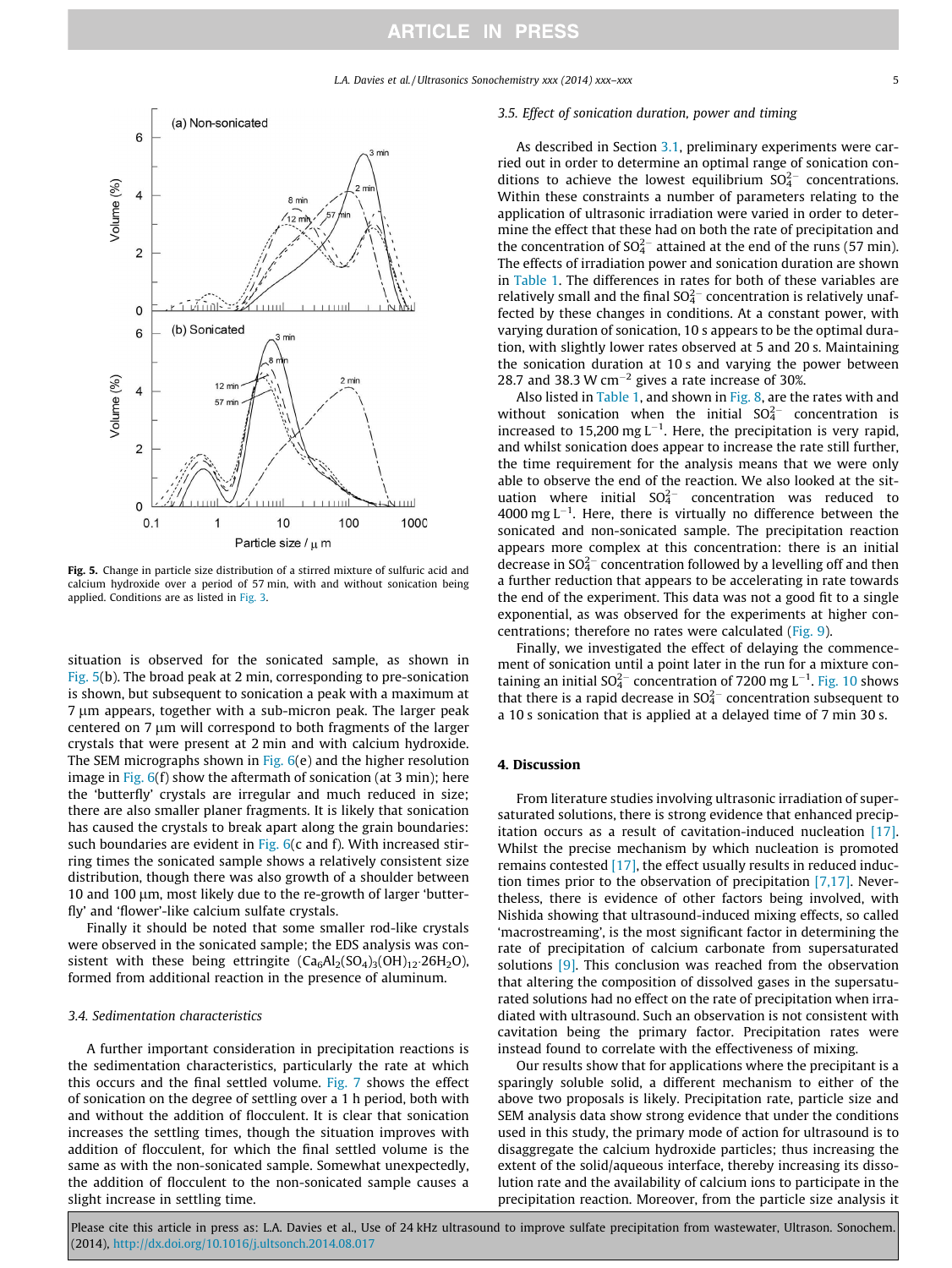<span id="page-6-0"></span>6 L.A. Davies et al. / Ultrasonics Sonochemistry xxx (2014) xxx–xxx



Fig. 6. Electron micrographs showing the effect of sonication. Micrographs (a) and (b) show the before and after effects of sonication on a suspension of calcium hydroxide, whist micrographs (c) and (e) show the same effects for the calcium hydroxide/sulfuric acid mixture. Micrographs (d) and (f) show other features as described in the text. The precipitate was prepared as stated in [Fig. 3](#page-3-0) and the calcium hydroxide suspension was prepared at the same concentration. The samples were prepared as described in the text.

is evident that the smaller size fractions are achieved immediately upon application of ultrasound. The increased rate of availability of calcium ions can be inferred from the proxy observation of pH, which is found to increase at a greater rate in the presence of ultrasound.

The mode of action for disaggregation is likely to be the cavitation-induced microjets that result from asymmetric collapse of cavitation bubbles in the vicinity of solid surfaces. [\[18–20\].](#page-7-0) Such jets possess tremendous velocities (ca. 400 km h<sup>-1</sup> [\[21\]](#page-7-0)) and can act either directly or can induce particles to move at similar speeds, resulting in high speed particle–particle collisions. These processes have been shown to reduce the overall particle size [\[19\]](#page-7-0), as well as causing pitting and scouring of solid surfaces [\[20\].](#page-7-0)

The effects can be achieved with sonication durations as low as 10 s at a power density of 33.5 W  $\rm cm^{-2}$ . From our initial

optimization studies it is likely that longer durations and higher powers may act to promote redissolution of the calcium sulfate, whilst at lower powers and durations, insufficient disaggregation of the calcium hydroxide occurs.

We have used batch mode in these experiments, whereas in practical applications continuous mode is more likely. In such configurations, lime treated effluent is passed through a flow cell that brings it into direct contact with cone-shaped active region formed below the sonotrode [\[22\]](#page-7-0). In our batch-mode experimental configuration, the contents of the beaker must circulate through the active region. Nevertheless, there is very little difference observed in precipitation rate between 5 and 20 s sonication duration, suggesting that the mixing time is not rate limiting.

Finally, it is important to note that precipitation and crystallization are highly complex processes that are influenced by other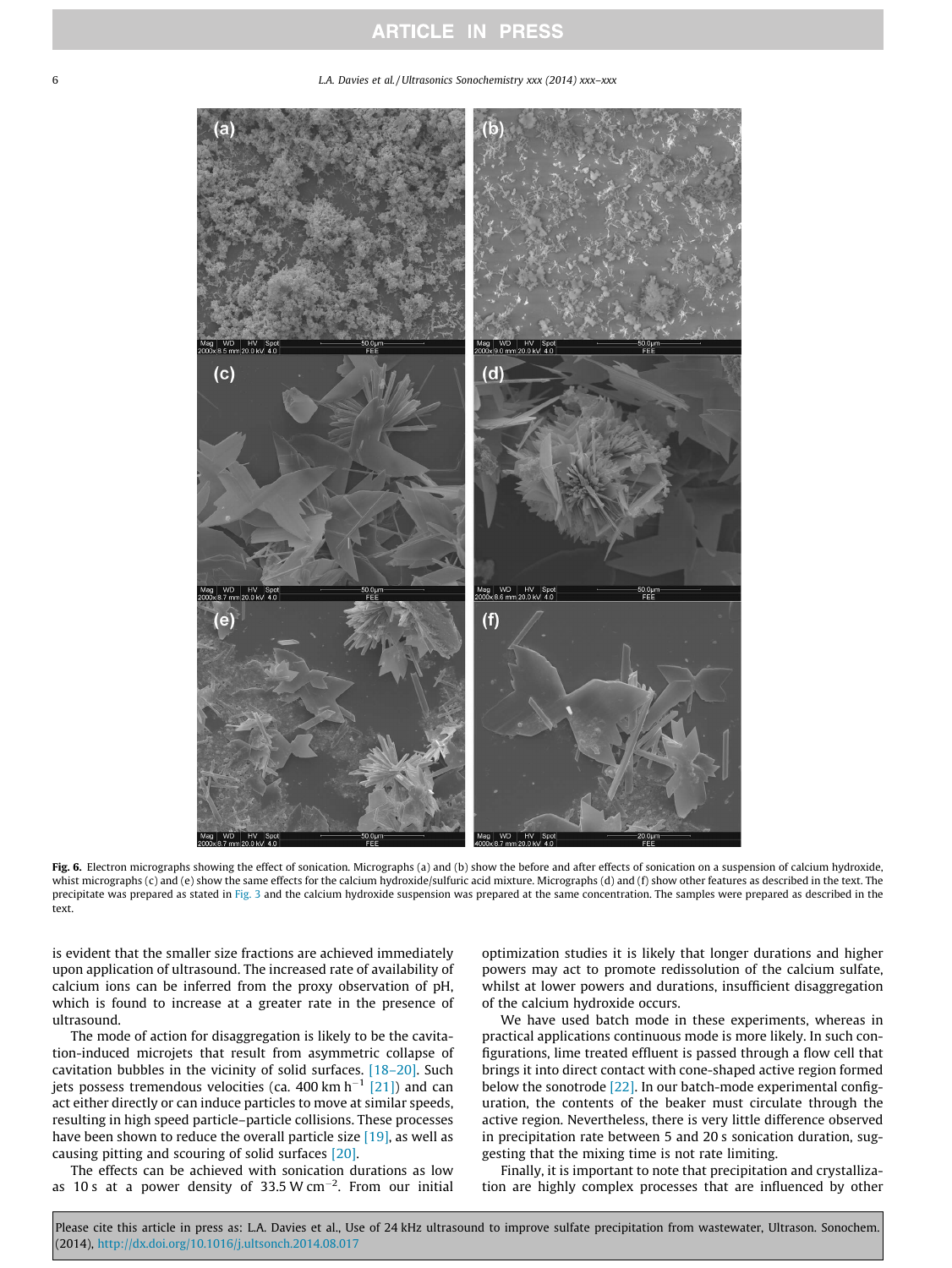L.A. Davies et al. / Ultrasonics Sonochemistry xxx (2014) xxx–xxx 7

<span id="page-7-0"></span>

Fig. 7. Change in the height of the calcium sulfate sediment layer in a 500 ml beaker when left to settle unstirred. The precipitate was formed from the reaction of a 7350 mg L<sup>-1</sup> sulfuric acid solution with 11.75 g L<sup>-1</sup> calcium hydroxide. For sonicated samples, this was applied for 10 s immediately upon addition of calcium hydroxide and the sample was magnetically stirred for a further 10 min at which point stirring was ceased. For non-sonicated samples the sample was stirred for 10 min. Flocculent, where appropriate, was added just prior the cessation of mixing.



Fig. 8. Reduction in sulfate concentration subsequent to calcium hydroxide powder addition in the presence (circles) and absence (squares) of sonication. Calcium hydroxide was added at 2 min. The reactant concentrations were: 23.48 g  $L^{-1}$ Ca(OH)<sub>2</sub> and 15.5 g L<sup>-1</sup> H<sub>2</sub>SO<sub>4</sub>. For the sonicated sample, ultrasound was applied for 10 s at a frequency of 24 kHz, and a power density of 34.1 W  $cm^{-2}$  immediately upon addition of the calcium hydroxide. The curves are the best fits to a single exponential decay. The dashed and dotted lines show the pH of the non-sonicated and sonicated samples respectively.



Fig. 9. Reduction in sulfate concentration subsequent to calcium hydroxide powder addition in the presence (circles) and absence (squares) of sonication. Calcium hydroxide was added at 2 min. The reactant concentrations were:  $5.87 \text{ g L}^{-1}$ Ca(OH)<sub>2</sub> and 4.08 g L<sup>-1</sup> H<sub>2</sub>SO<sub>4</sub>. For the sonicated sample, ultrasound was applied for 10 s at a frequency of 24 kHz, and a power density of 33.7 W  $cm^{-2}$  immediately upon addition of the calcium hydroxide. The curves are the best fits to a single exponential decay. The dashed and dotted lines show the pH of the non-sonicated and sonicated samples respectively.



Fig. 10. Effect of the timing of sonication on the reduction in sulfate concentration. Circles show the reduction in sulfate in the presence (squares) and absence (circles) of sonication. Calcium hydroxide was added at 2 min and reactant concentrations are as listed in [Fig. 3.](#page-3-0) For the sonicated sample, ultrasound was applied at 7.5 min<br>for 10 s at a frequency of 24 kHz, 32.8 W cm<sup>-2</sup>. The dashed and dotted lines show the pH of the non-sonicated and sonicated samples respectively.

components within the system and the resultant competing equilibria. For example, the presence of significant concentrations of metal ions in industrial wastewater streams can have a marked effect, as observed by Gominsek et al. in their study of sulfate precipitation from sulfuric acid by lime in a continuous process [13]. They found that over a period of 24 h, competing equilibria acted to alter the course of supersaturation compared to pure sulfuric acid, reducing overall removal. In this context, sonication may provide for a more consistent process by accelerating the precipitation rate of the  $SO_4^{2-}$  at the expense of longer-term deleterious processes.

#### 5. Conclusions

In this study we have shown that ultrasound causes a significant increase in the rate of  $SO_4^{2-}$  precipitation during the reaction between sulfuric acid and calcium hydroxide. Nevertheless, it is notable that ultrasound appears to have no significant effect on either the induction period, nor on the final equilibrium concentration of  $SO_4^{2-}$ .

Ultrasound is likely to act by disaggregation of the calcium hydroxide particles so that there is a greater solid–liquid interface, resulting in a faster dissolution rate and more readily available calcium ions. This is supported by particle size and SEM analysis. These effects can be achieved with sonication durations as low as  $10 s$ .

The effect of sonication is dependent on the initial SO $_4^{2-}$  concentration, with the greatest effect observed for an initial concentration of 7200 mg  $L^{-1}$ . At higher concentrations the precipitation rate is still influenced by sonication, but as the non-sonicated reaction is very rapid, sonication is unlikely to be of benefit. For lower concentrations, sonication appears not to be very effective, at least over the time scales used in this study.

Ultrasound appears to have no affect on crystal morphology in this study, though it does act to break up the larger planar crystal structures. This has a negative impact on the rate of sedimentation compared to non-sonicated samples, as might be expected, though with use of a flocculent, this effect is diminished and the final settling volume is unaffected.

This patented technology, developed by Integrated Effluent Solutions Ltd, UK, is currently being used in full scale treatment plants [23].